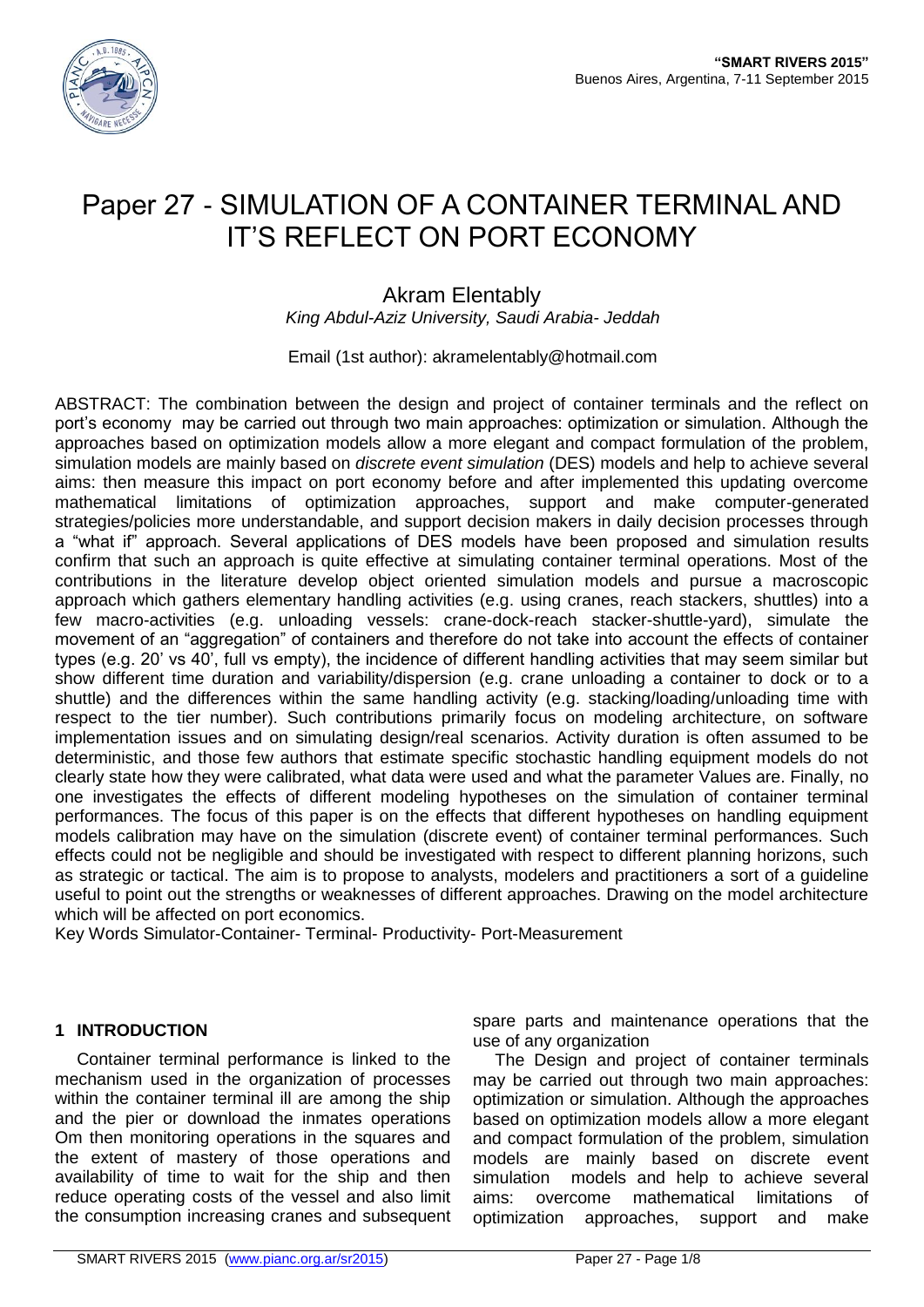

computer-generated strategies/policies more understandable, and support decision makers in daily decision processes through a "what if" approach. Several applications of models have been proposed and simulation results confirm that such an approach is quite effective at simulating container terminal operations. Most of the contributions in the literature develop objectoriented simulation models and pursue a macroscopic approach which gathers elementary handling activities (e.g. using cranes, reach stackers, shuttles) into a few macro-activities (e.g. unloading vessels: crane-dock-reach stackershuttle-yard), simulate the movement of an "aggregation" of containers and therefore do not take into account the effects of container types (e.g. 20' vs 40', full vs empty), the incidence of different handling activities that may seem similar but show different time duration and variability/dispersion (e.g. crane unloading a container to dock or to a shuttle) and the differences within the same handling activity (e.g. stacking/loading/unloading time with respect to the tier number). Such contributions primarily focus on modeling architecture, on software implementation issues and on simulating design/real scenarios. Activity duration is often assumed to be deterministic, and those few authors that estimate specific stochastic handling equipment models do not clearly state how they were calibrated, what data were used and what the parameter values are. Finally, no one investigates the effects of different modeling hypotheses on the simulation of container terminal performances. The focus of this paper is on the effects that different hypotheses on handling equipment models calibration may have on the simulation (discrete event) of container terminal performances. Such effects could not be negligible and

should be investigated with respect to different planning horizons, such as strategic or tactical. The aim is to propose to analysts, modelers and practitioners a sort of a guideline useful to point out the strengths or weaknesses of different approaches. Drawing on the model architecture proposed in a previous contribution by the same authors (,de Luca, 2005), a discrete event simulation model is developed and applied to the Red sea Container Terminal in order to deal with the following issues:

-Analysis of the effects of different estimation approaches (sample mean and random variable estimations) on estimating whole terminal performance, hence on container terminal planning strategies. In particular, analyses were made for different time horizons: long-term planning

interventions/investments, medium/short period, short-term or real-time applications.

-Analysis of the effects of different hypotheses on the level of aggregation of elementary activities (undifferentiated vs. container type model).

The paper is divided into four sections. In the first section (section 2) an in depth literature survey is proposed. The aim is to go back over about thirty year of container terminal simulation models, to highlight weaknesses points of the existing approaches to handling equipment activities simulation, and to propose a synthetic but complete outline of the models calibrated and of their

parameters. In section 3 a brief description of the discrete event simulation model is reported. In section 4 results from model application are proposed while the main conclusions are drawn in section 5.

### **2 Literature review**

The existing literature reports approaches to either managing a container terminal as a system and trying to simulate all elements or managing a subset of activities (simultaneously or sequentially following a predefined hierarchy). The main contributions seek to maximize overall terminal efficiency or the efficiency of a specific sub-area (or activity) inside the terminal. The most widely followed approaches are based on deterministic optimization methods, although recently a stochastic optimization model was proposed (Murty .2005). Such approaches schematize container terminal activities through single queue models or through a network of queues. Following a stochastic approach, both modeling solutions may lead to analytical problems and/or unsatisfactory results if the probability distribution of activities involved does not belong to the Erlangen family (Nilse, 1977; Ramani,1996). Moreover, the resulting network could be very complicated and theoretical solution might not be easy to obtain. In such a context, an effective and challenging alternative approach for container terminal system analysis may be represented by discrete simulation.

Simulation can help to achieve various aims: overcome mathematical limitations of optimization approaches, allow a more detailed and realistic representation of terminal characteristics, support decision makers in daily decision processes through assessment of "what if" scenarios and make

computer-generated strategies/policies more understandable. Simulation is not a new methodology in port operations. Several works have been presented since the 1980s, most of them concerning port operations management. Many of the proposed models do not focus on the details regarding the model set-up, its calibration and its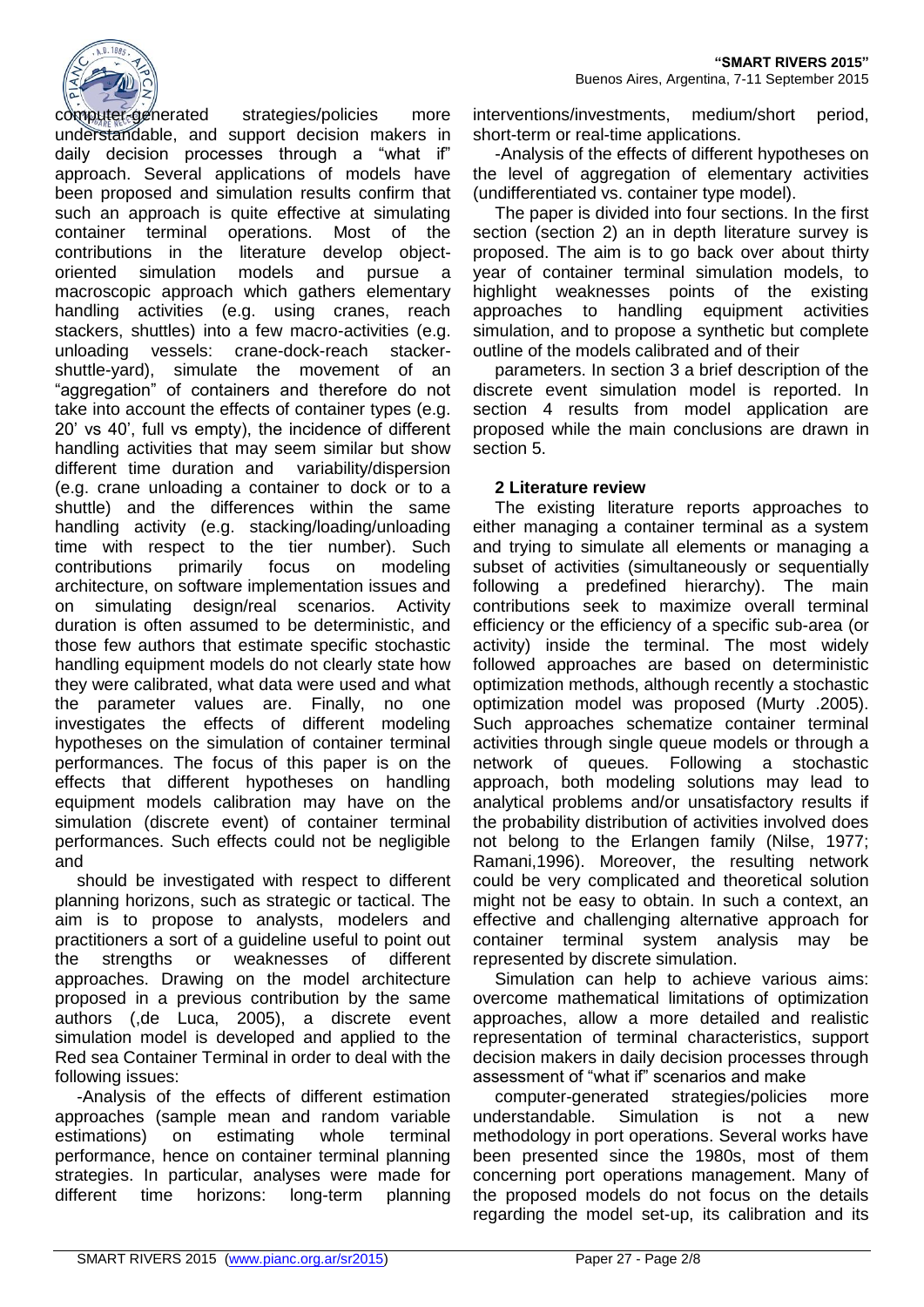

validation; but on the application and/or the simulation of design scenarios. Moreover, although the estimation of handling activity models should be one of the main issues of all container terminal applications, this problem does not seem to be treated in depth in most applications. While many contributions do not present any information on handling activity models used, the remaining contributions carry out very simple approaches (deterministic) and/or give scant information on the estimation approach adopted, the experimental data used, the parameters estimated and on parameter values.

The aim of our analysis is twofold to propose an extensive review of the main contributions in the literature, to focus on the approaches, models and parameters used to model handling activities.

Starting from the pioneering work of Collier (1980) investigating the role of simulation as an aid to the study of a port as a system, the 1980s saw several works implementing the first simulationbased models. In Agerschou et al.(1983), Tugcu (1983) proposed a simulation model for the port of Istanbul, dealing with berth assignment and unloading operations. Vessel arrival is simulated through Poisson distribution, whereas empirical distributions are used for the remaining activities. El Sheikh et al. (1987) developed a simulation model for the ship-to-berth allocation problem; the phenomenon is modelled as a sequence of queues, and vessel interarrival and service time are modelled through exponential distribution functions. In the same year, Park and Noh (1987) used a Monte Carlo type simulation approach to plan port capacity, Comer and Taborga (1987) developed one of the first port simulation softwares (PORTSIM), and Chung et al. (1988) proposed a methodology based on a graphic simulation system to simulate the use of buffer space to increase the use of handling equipment and reduce total container loading time.

In the 1990s much effort was spent on simulating terminal containers: the number of applications based on simulation increased, terminals were modelled more realistically through disaggregation of the main operations in several elementary activities, and much more attention was laid on real case studies. The focus of most contributions was on developing practical tools to simulate terminal operations, on software issues and/or on model validation. Less attention was focused on modelling handling activities and/or model details. Kondratowicz (1990), within a general method for modelling seaport and inland terminals in intermodal freight transportation systems, proposed an objectoriented model, TRANSNODE, to simulate different application scenarios. Silberholz et al. (1991)

described a simulation program that models the transfer of containerized cargo to and from ships, Mosca et al. (1992) used simulation to ascertain the efficiency of an automatic flatar system servicing a rail-mounted crane, and Hassan (1993) gave an overview of a computer simulation program used as a decision support tool to evaluate and improve port activities. Lai and Lam (1994) examined strategies for allocation of yard equipment for a large container yard in Hong-Kong. In the same year,

Hayuth et al. (1994) used a discrete event simulation to build a port simulator, but the main emphasis was on software and on hardware problems. Key issues of the application of modelling and simulation were discussed in Tolujev et al. (1996) and Merkutyev et al. (1998), both contributions proposing an application to the Riga Harbour Container Terminal. Gambardella et al. (1998) proposed a discrete event simulation model (based on process oriented paradigm) to simulate vessel loading/unloading. The model was applied to the Italian container terminal of La Spezia (Italy), with scant information on the data used and on the characteristics of the equipment used in the application. The same case study was analyzed by Mastrolilli et al (1998), using a model similar to that proposed in Gambardella et al. (1998) and proposing a calibration and a validation procedure of simulator parameters. Means and standard deviations are estimated for quay crane, yard crane and straddle carrier service time, whereas speed of cranes and travel time of shuttle trailers are assumed deterministic, as well as vessel arrival and truck arrival. Nevins et al. (1998) developed PORTSIM, a seaport simulation model able to animate and visualize seaport processes and in the same year Signorile (1998) developed a software tool to support terminal operators in making strategic decisions. The main emphasis was on optimizing container placement in a terminal; a genetic algorithm approach was adopted, a simple application proposed, yet no details can be found on the performance functions used. The same authors (Bruzzone et al.1999) investigated the effectiveness and benefits of a simulation approach as a decision support system for complex container terminals. Interesting modeling details were proposed by Koh et al. (1994), Walton (1996) and Ramani (1996). Koh et al. (1994) developed an object-oriented approach using MODSIM simulation software. The proposed model relies on experimental data, average values are used for handling equipment, whereas Weibull distribution seems to fit crane cycle time better. Holguìn-Vera and Walton proposed a simulation model based on the next event approach. The model is calibrated on experimental data and two approaches are carried out: a deterministic one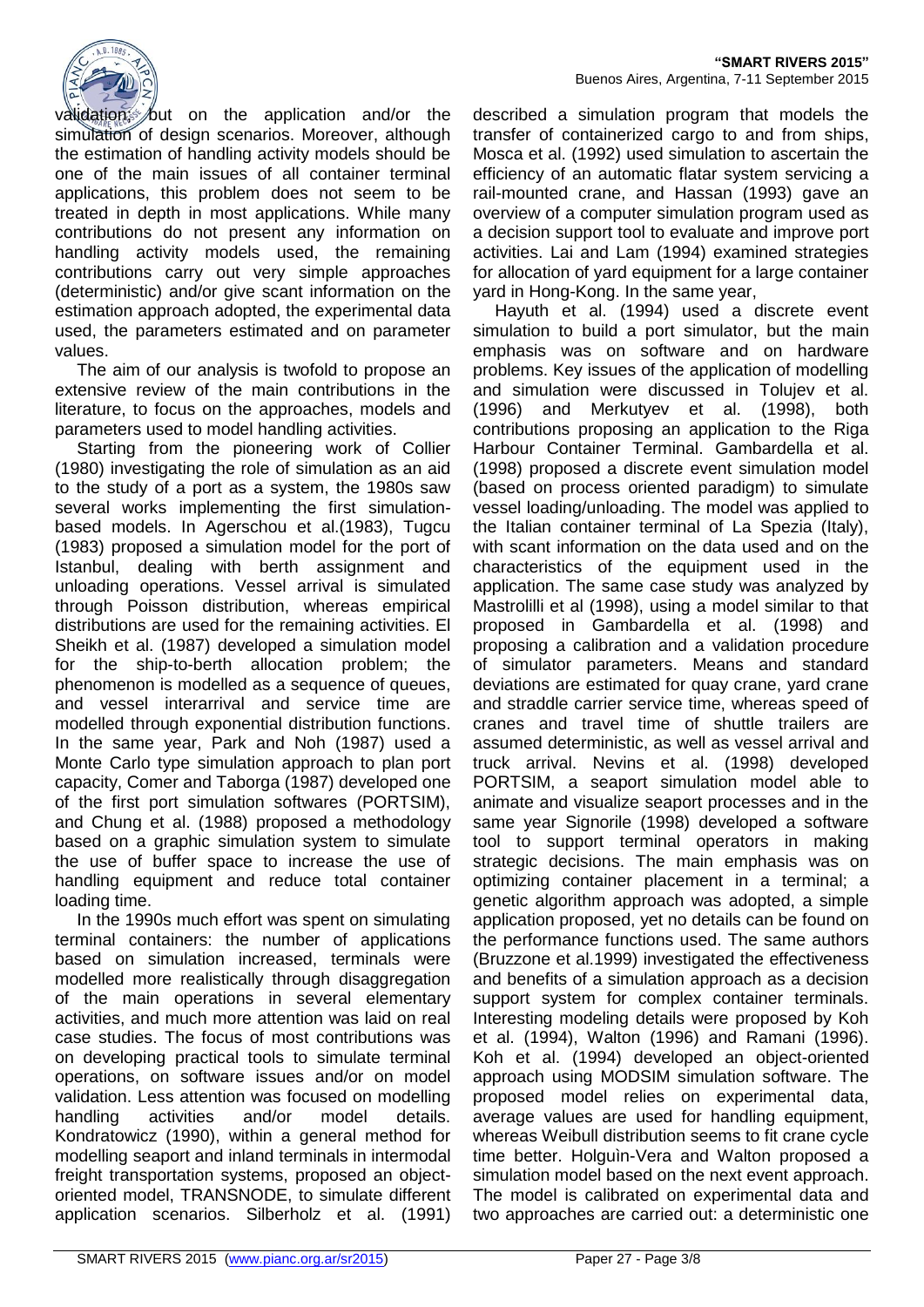

based on empirical distribution and a stochastic one. Gantry crane, yard crane and crane movements are simulated through a random variable made up by systematic and a random component. While the systematic components are estimated using multiple regression, the corresponding random parts are not clearly introduced. Ramani (1996) designed and developed an interactive computer simulation model to support the logistics planning of container operations. The model provides estimates for port performance indicators.

Since the end of the 1990s, the most important ports in the world have been modeled through discrete event simulation models, and greater interest is shown in the calibration of handling activities models. Choi (1999) develop an objectoriented simulation model using SIMPLE language and apply it to analyze the container terminal system used in Pusan. The system is analyzed as a whole (gates, yards and berths), deterministic and stochastic distribution functions are considered: deterministic for trailer speed and for inter arrival time of trailers and tractors; uniform for service time at the gates; exponential for inter arrival time of trailers, vessels and service time of cranes.

The same case study proposed by Yun (2000) follows an object oriented approach, developing a model to simulate two different terminals located in Pusan. The simulation tool is generic and transferable to any other terminal; it is based on Visual C++ and gives accurate results once validated on historical data. As regards equipment characteristics, averages are used for cranes and trailer speed, whereas distribution functions are used for crane operation time (Normal distribution). It is not clear whether performance characteristics were estimated. Hussain (2000) deal with berth operation and crane allocation problems. Their discrete event simulation model is based on data collected at the port of Kelang and specific analyses are carried out to identify the distribution functions for inter-arrival time of ships (Weibull distribution) and for service time at berths (distribution not mentioned). The model is implemented in ARENA software and is validated on historical data. Mazza (2001) examine the vessel arrival-departure process, developing a queuing network model through an object-oriented approach implemented in VISUAL SLAM language. Since no detailed disaggregate data are available, a first order Erlangen distribution is applied for those services with the supposed larger variance, a higher order is adopted for more regular services and, finally, a triangular distribution is used to assign the number of containers to cranes.

Angelides (2002) develop a discrete event model to simulate the inbound container handling problem. The model is implemented in an EXTEND software package and applied to the port of Thessaloniki. Truck inter-arrival times follow an Erlangen distribution, whereas maximum, minimum or most probable values are estimated for speed and activity time of equipment involved. Developing a microscopic simulation model, Chin et al. (2002) evaluate the effectiveness of automated guidance vehicles. The focus is on the application and no details are given either on the models or data used.

Yeung (2002) propose a discrete event simulation model employing the Witness program to analyze the performance of Hong Kong's Kwai Chung container. Although the model encompasses all the operations that may occur in a terminal, the focus is on vessel arrivals and their distribution among the existing buffers and operators. While arrivals are simulated through a distribution function (k-stage Erlangen), the remaining operations are analyzed in a very aggregate way and average values are considered (average handling capacity).

Kia et al. (2002) use a port simulator developed in TAYLOR II software to investigate the effectiveness of two different operational systems applied to the terminal of Melbourne. With the emphasis on terminal capacity, all the activities that occur inside the terminal are not explicitly simulated but aggregated in one variable represented by the vessel's service time. Although no details are reported on the model structure, interesting statistical analyses are presented on vessel arrival patterns (exponential distribution for inter arrival times) and on vessel service time (k-stage Erlang distribution).

Parola and Sciomachen (2005) present a discrete event model to simulate the logistic chain of a system made by two ports, three possible destinations and connections between them (by road and/or by rail). The simulation is undertaken through WITNESS simulation software and the main emphasis is on vessel berthing, vessel loading/unloading and gate operations. Vessel inter arrival is represented by an exponential distribution function (estimated), crane working time and truck waiting time by a truncated normal distribution. It is not clear whether the probability distributions were estimated or simply taken from the literature. Bielli et al. (2006) develop a simulation tool in JAVA programming language to simulate the port of Casablanca. The focus is on the architecture and on software issues; handling activities are hypothesized as deterministic.

Petrovic (2007) simulate unloading services of bulk cargo vessels. They stress the relevance of a stochastic approach and schematize the system as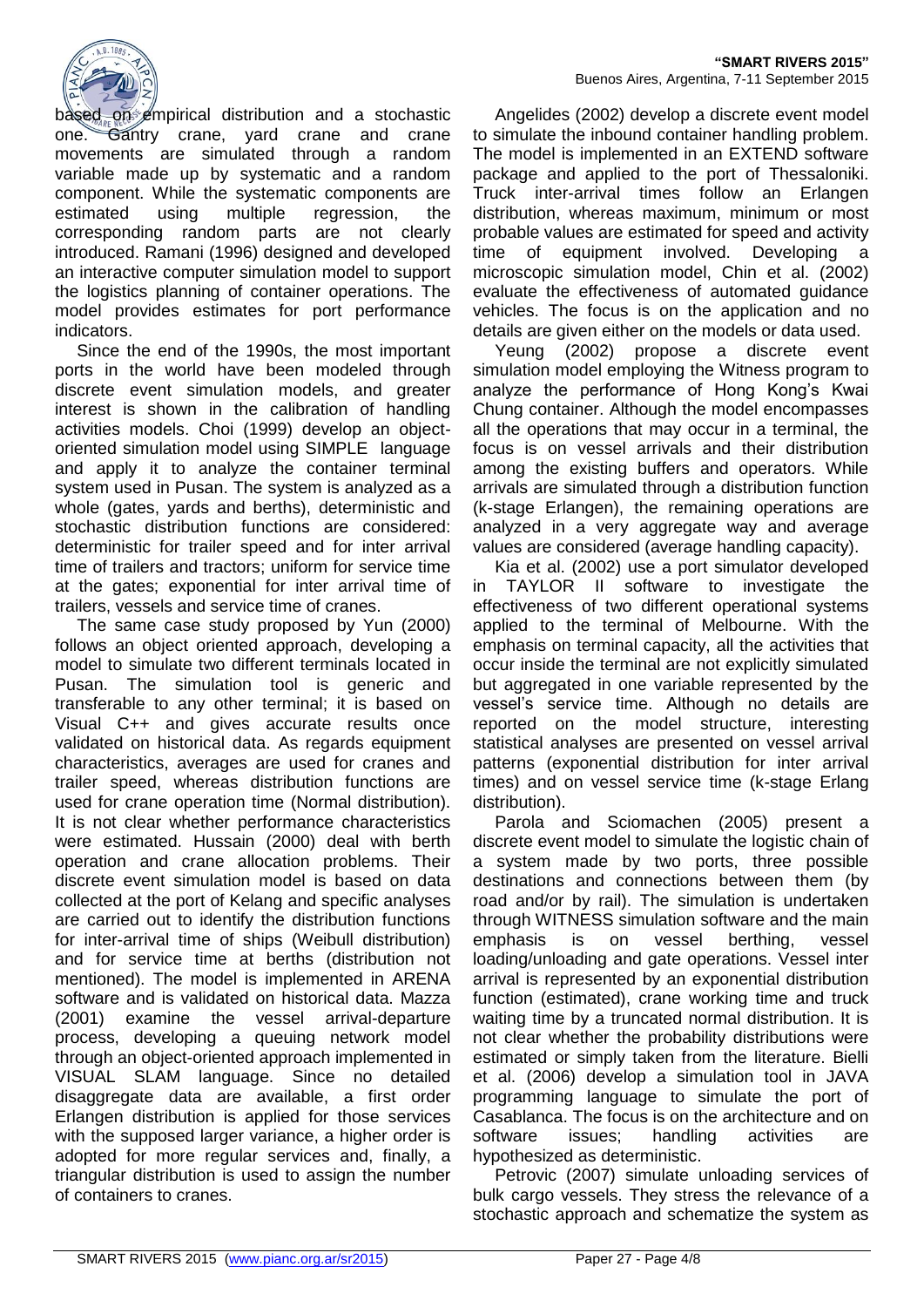a three-phase queuing system with different numbers of servers in each phase. A simulation tool is created in PASCAL programming language, and all variables are generated using the Monte-Carlo method according to distribution functions obtained from an existing river terminal: normal for anchorage operations and for crane unloading times, exponential for inter-arrival of vessels.

Cortès et al. (2007) set out to simulate the whole freight transport process in the Guadalquivir river estuary. Despite a detailed description of operations and the software modules implemented, little information on equipment characteristics and time duration is reported. Deterministic functions appear to have been used for gantry cranes, exponential for the transfer time in dock assignment while for vessel arrival time an empirical distribution function is used.

Cho (2007) propose a model to simulate the effectiveness of a dynamic planning system for yard tractors utilizing real-time location systems technology. AutoMod 11.1 software is used and statistical models are proposed. Of the contributions introduced so far, as already pointed out, only ten papers give information on the handling equipment models used. Half of them adopt a stochastic approach and show estimated parameter values. Most of the contributions deal with vessel loading/unloading operations. There is substantial heterogeneity regarding the level of aggregation of activities involved and how such activities are aggregated in a single macro-activity: El Sheikh (1987), Choi (2000), Kia et al. (2002) and Yeung (2002) analyse the entire time to load (unload) a vessel (vessel cycle time); Koh et al. (1994) and Bugavic and Petrovic (2007) investigate the crane cycle time (time needed to: lock onto the container, hoist and traverse, lower and locate, unlock and return); crane loading time to/from a vessel is analysed by Tugcu (1983), Thiers (1998), Yun and Choi (1999), Merkuryeva et al. (2000), KMI (2000), Sciomachen (2005), Bielli et al. (2006), and Cho (2007). As regards vessel cycle time, a stochastic approach is unanimously proposed.In particular, El Sheikh (1987), Kia et al. (2002) and Yeung (2002) suggest using Erlang random variables whereas Choi (2000) proposes normal random variables for two crane types (quay, yard). As regards crane cycle time, Koh et al. (1994) advise the use of a Weibull random variable;

Bugavic and Petrovic (2007), for a bulk cargo terminal, propose normal random variables and report the estimated parameters.With regard to crane loading/unloading time, Tugcu (1983), Thiers (1998), KMI (2000) and Bielli et al. (2006) follow a deterministic approach, contrasting with the stochastic approach adopted by Yun and Choi (1999), Merkuryeva et al. (2000), Lee and Cho (2007), Parola (2005). Choi (1999) propose the exponential distribution function both for quay crane and yard crane; Merkuryeva et al. (2000) propose the uniform distribution function for quay crane and a triangular distribution function for yard gantry crane;

Cho (2007) suggest the exponential distribution function for quay crane and a triangular distribution function for yard gantry crane operation time.

Parola and Sciomachen (2005) estimated a normal random variable but do not report parameter values.With respect to crane speed, all propose deterministic and aggregate models while only Choi (1999), Choi (2000), KMI (2000) and Legato et al.(2008) report the estimated mean values.

With respect to other handling equipment, not much can be found in the literature: Angelides (2002) use deterministic values for a straddle carrier, whereas Merkuryeva et al. (2000) propose a triangular distribution function for the forklift. As regards shuttle performances (speed, travel time, waiting time …), the few models existing are hard to transfer to different case studies (due to the influence of path length, path winding, traffic vehicle congestion inside the terminal and so on). Hence they are omitted in this survey. For each type of handling equipment and for each activity simulated, probability distribution and corresponding parameters are reported.

# **3 MODEL**

The proposed approach schematizes a container terminal (CT) as a discrete event system and models its functioning through a simulator. A discrete event system can be defined as an interacting set of entities/objects that evolves through different states as internal or external events happen. Entities/objects may be physical, conceptual (information flows) or mathematical, and can be resident or transient. Resident entities remain part of the system for long intervals of time; transient entities enter into and depart from the system several times. Entities can be characterized by parameters and/or variables. Parameters define static (stationary) characteristics that never change, variables define the state (dynamic characteristics) of each entity and may change over time and can further be classified as deterministic or stochastic. In a CT entities represent the handling equipment, the containers and all those physical locations relevant to CT operations (dock, yard, gates, etc..).

-Handling equipment is a resident and active entity and may be characterized by parameters, variables and an activity.

-Containers are transient and passive entities.

-Physical locations are resident and passive entities. As for containers, they may be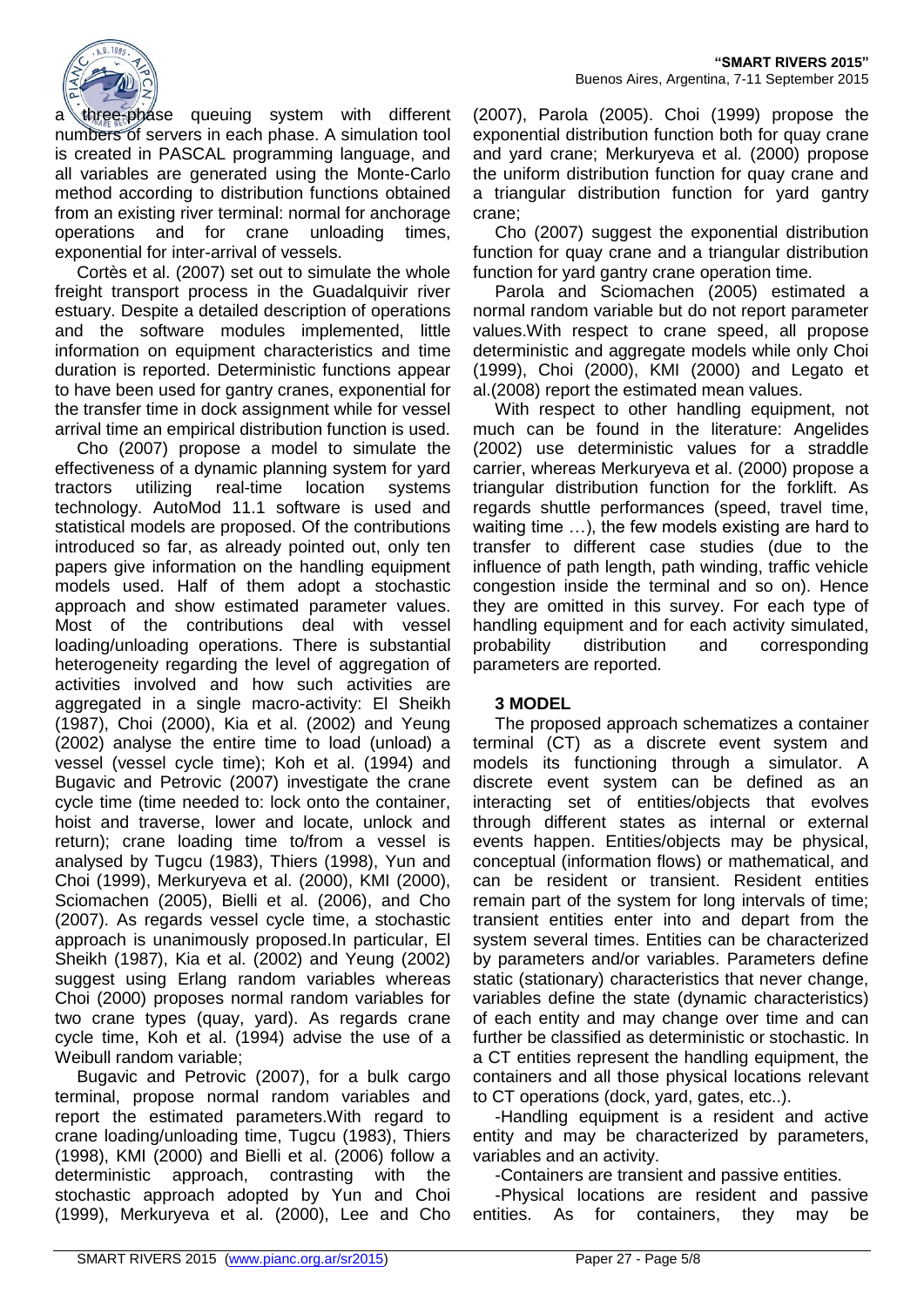

characterized by parameters and variables. Apart from the above-described entities other entities can be considered. Such entities do not usually move containers but can control/manage entities

that handle containers and can thus change their attributes. The change in such attributes may be driven by simple heuristic rules (e.g. if there are more than four trucks waiting for a reach stacker, use one more reach stacker) or by sub-models that change entity attributes, trying to optimize overall terminal performance in real time.

In discrete event modelling the model is defined once the case study is defined and three main tasks should be carried out.

[a] Identification of the terminal's logical and functional architecture.

[b] Demand characterization and estimation.

[c] Supply characterization and calibration.

#### **Case study**

In this paper the red sea Container Terminal is analyzed. is a major private container terminal operator in southern Italy, and is both small and very efficient: it handles close to 0.45 MTEUs per year in less than 10ha (100,000 m2), which amounts to 45 TEUs/ha. The red sea Container Terminal can be divided into three subsystems: enter/exit port gates (land-side), container yards, and berths (sea-side). Container handling equipment comprises storage cranes, loading/unloading cranes, yard tractors, trailers and reach stackers. The basic activities occur simultaneously and interactively, and can be grouped into four main operations: receiving (gate – yard), delivery (yard – gate), loading (yard – berth) and unloading (berth – yard).

#### **Model architecture**

Three different macro-activities were taken into account: import, export and transhipment. Apart from vessel arrival and berthing (not relevant to our case study) and apart from truck arrival, all the typical activities of a container terminal were explicitly simulated.

#### **Demand characterization**

Demand is represented by single containers. For each macro-operation (import, export, transhipment), the demand flows were characterized over space, time and type. As regards spatial characterization, container flows were subdivided by origin and destination zone and were arranged in origin destination matrices. In particular, for each operation macro-origin and macro destination zones were identified, usually corresponding to quays, yards, gates. Different matrices were estimated for each container type (20 feet vs. 40 feet, full vs. empty, …), each demand flow was characterized by its distribution over time. (details; de Luca, 2009).

#### **Supply characterization**

As introduced in the previous sections, in a container terminal macro operations, operations and handling activities may be distinguished. Macro operations are set up by operations; operations are set up by elementary handling activities. In such a classification the different entities involved must be characterized by their geometrical characteristics (if physical points) and by the corresponding performance supplied (time duration and/or transport capacity). Storage capacity was estimated for quays and yards; averages and probability distribution functions were estimated for handling equipments time duration. In the following tables, results of estimation (sample means and probability function parameters) are reported for each handling equipment and for each activity. Details on the pursued estimation methodologies and/or comments on estimation and calibration results may be found in de Luca, 2009).

Handling equipments involved were: mobile harbour crane (MHC), gantry crane (GC), reach stacker (RS). MHCs operating in the red sea Container Terminal are three Gottwald HMK 260 mounted on rubber-types and are mainly devoted to loading/unloading containers to/from berthed vessels. The results, reported in table 6, concern loading activities from shuttle to vessel or from dock to vessel, and unloading activities from vessel to dock. The following container types were considered: undifferentiated containers, 20', 40' and 20'x20'. Since most red sea Container Terminal loading/unloading activities concern full containers, the analysis is mainly focused on full containers. Some results on empty containers are proposed only for activities that systematically involve empty containers. Statistical analysis for undifferentiated containers shows that the distribution function is always statistically significant. The same random variable seems to be the best approximation for loading and unloading activities that involve 20' and 40' (full or empty) containers means and standard deviations related to distribution are reported. operating in the Red ea Container Terminal are four rubber-tyred gantry cranes used both for ovement/storage of containers and for loading of shuttles/trucks. This crane type usually consists of three separate movements for container transportation. The first movement is performed by the hoist,

which raises and lowers the container. The second is the trolley gear, which allows the hoist to be positioned directly above the container for placement.

The third is the gantry, which allows the entire crane to be moved along the working area.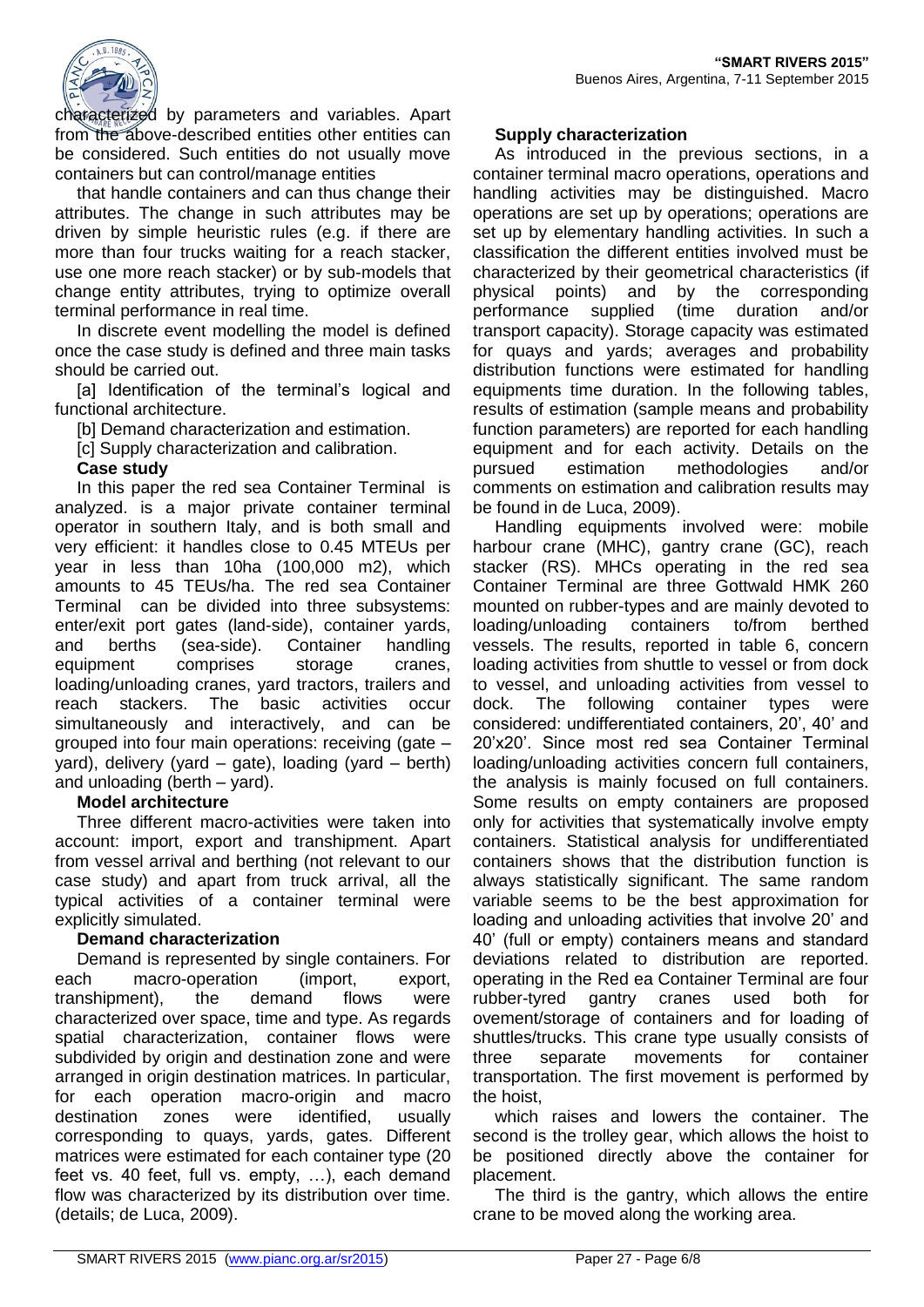

The analyses carried out concern loading and unloading to the shuttle/truck, and loading and unloading to the stack (sometimes called pile). Each activity was analyzed distinguishing undifferentiated containers from 20' and 40' containers. Moreover, loading time from stack is reported, further distinguishing the tier. The analysis is focused on full containers, since these activities are the most frequent in the red sea Container Terminal. Finally, averages and standard deviations were estimated for trolley speed and crane speed. As regards undifferentiated containers, the Gamma distribution function proved the best solution for all analysed activities. Similar results were achieved on analysing activities for each container type and each tier number. means and standard deviations are reported for each activity.

The RSs operating in the red sea Container Terminal are eleven and are equipped with a twin-lift spreader able to move two full 20' containers. They are used both to transport containers in short distances very quickly and to pile/storage them in various rows.

The analyses carried out concern: loading to shuttle/truck, unloading from shuttle/truck and stacking. Each activity was analyzed distinguishing undifferentiated containers from 20' and 40' containers. Moreover, stacking was analyzed distinguishing the tier number. The analysis is focused on full containers since in red sea Container Terminal the main activities are related to full containers. For the stacking time, the time duration for each tier, up to five, was computed, but it was not possible to distinguish containers typology. For the mentioned activities Gamma random variable fits the data better due to best values of the validation test regards RSs speed, the authors suggest to estimate the time duration of these activities directly.

# **4 SIMULATION**

To plan investments for a container terminal several project scenarios need to be compared through performance indicator estimation. These indicators could be global, if referring to the container terminal as a whole (aggregate indicators), or local if referring to a single container (disaggregate indicators).

Global indicators are generally used to evaluate the benefits of long-term investments; while local indicators are used to evaluate the benefits of medium/short-term investment and for real time applications. To test the applicability of the model architecture proposed for all the cited

kinds of application, the implemented model was validated with respect to performance indicators coherent with those measured by the terminal monitoring office and summarized above: global performance indicators

- Terminal operation time: daily time required to bring all terminal activities to a close;

local performance indicators

-handling equipment indicators;

- vessel loading and/or unloading time;

-quay/yard crane idle time;

- shuttle waiting time;

- shuttle transfer time;

- reach stacker stacking time;

- reach stacker idle time;

- gate in/out waiting time;

**container indicator;**

- container operation time: time required to move a container with

handling equipment (e.g., time spent moving a container from

quay to vessel or from shuttle to stack). Starting from the model architecture proposed in the previous section, four different models based on four different handling equipment models, were implemented:

– Sample Mean Undifferentiated model.1

Sample mean values are used to estimate handling equipment time duration and there is no distinction between containers type.

– Sample Mean Container Type models.2

Sample mean values are used to estimate handling equipment time duration and containers type are explicitly taken into account: 20' full and/or empty; 40' full and/or empty; 2 x 20' full.

– Random Variable Undifferentiated model.3

The time associated to each single activity is the realization of a random variable, handling equipments time duration is modeled as a random variable and there is no distinction between containers type.

– Random Variable Container Type models. Handling equipment time duration is modeled as a random variable and containers type are explicitly taken into account: 20' full and/or empty;40' full and/or empty; 2 x 20' full.

The results in terms of simulation time point out that random variable models require a computational time much greater than sample mean ones. The former require about 20 minutes, the latter are below one minute. Results in terms of global indicators show an average absolute percentage error of more than 10% for the handling model, whereas in using the handling model the percentage estimation error is lower than 5%. Using the Container Type models, results in terms of global indicators show an average absolute percentage error of about 9% for the sample mean model, whereas in using the random variable model the percentage estimation error is about 3%.